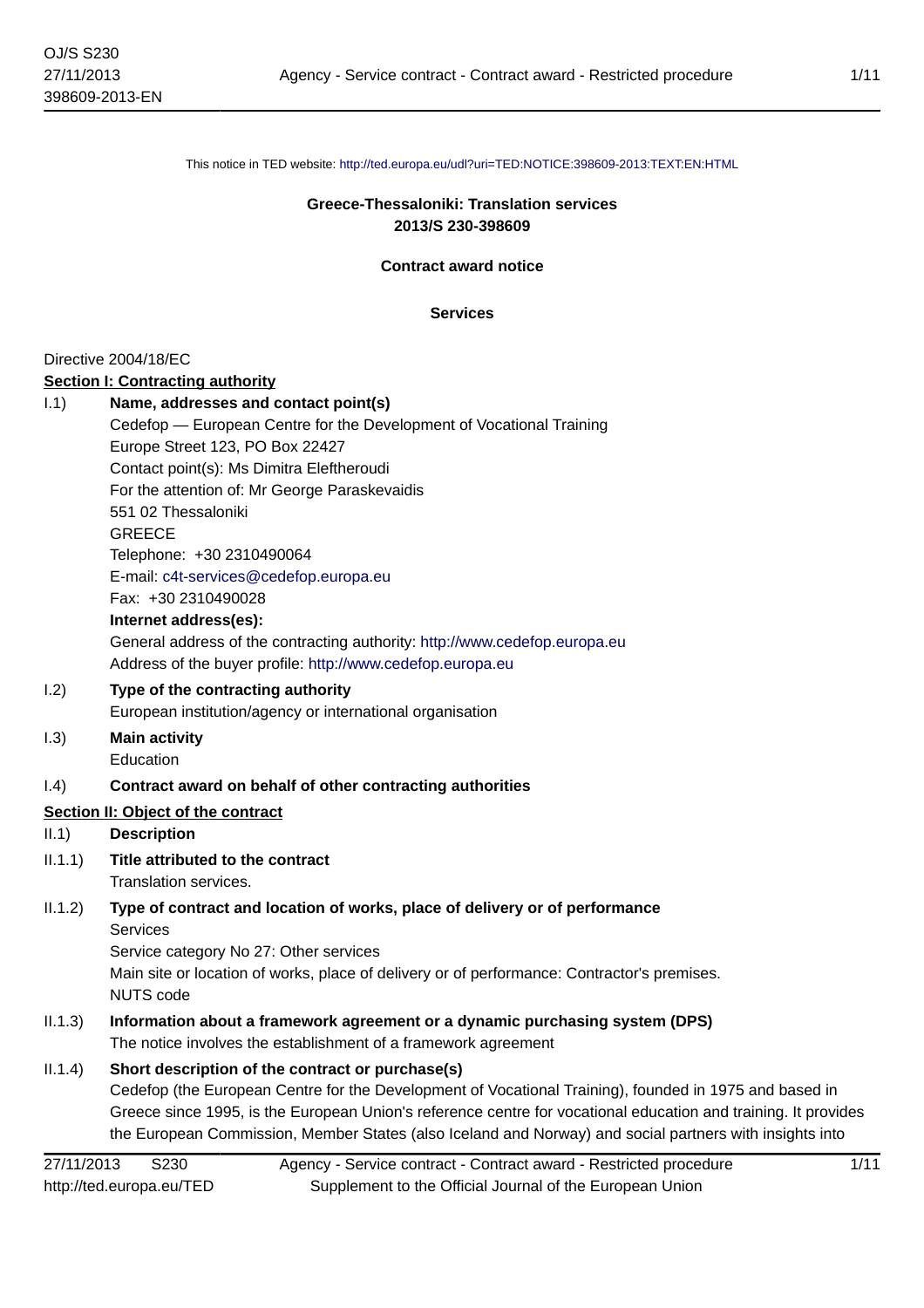trends concerning VET and offers advice on how European VET policy should meet the challenges Europe and its citizens face.

Cedefop is planning to conclude multiple framework contracts for translation services. Services include translation, revision of translated texts, post-editing of machine translation, and editing of source language texts. The subject matter of the texts will be mainly vocational education and training and related areas.

II.1.5) **Common procurement vocabulary (CPV)** 79530000

#### II.1.6) **Information about Government Procurement Agreement (GPA)** The contract is covered by the Government Procurement Agreement (GPA): no

#### II.2) **Total final value of contract(s)**

II.2.1) **Total final value of contract(s)** Value: 636 000 EUR Excluding VAT

## **Section IV: Procedure**

- IV.1) **Type of procedure**
- IV.1.1) **Type of procedure** Restricted

## IV.2) **Award criteria**

## IV.2.1) **Award criteria**

The most economically advantageous tender in terms of

- 1. Quality of translation, as demonstrated by the results of a test translation. Weighting 70
- 2. Working methods for the implementation of the requested services and quality assurance. Weighting 20
- 3. Delivery time assurance. Weighting 10

4. The above 3 criteria are with weighting 70 %, i.e. the maximum total scores that could be obtained are 100 \*

70 % = 70. Weighting 70

5. Price. Weighting 30

IV.2.2) **Information about electronic auction**

An electronic auction has been used: no

#### IV.3) **Administrative information**

- IV.3.1) **File reference number attributed by the contracting authority** RPP/CID/AMC/TranslationServices/002/12.
- IV.3.2) **Previous publication(s) concerning the same contract Contract notice**

Notice number in the OJEU: [2012/S 121-199941](http://ted.europa.eu/udl?uri=TED:NOTICE:199941-2012:TEXT:EN:HTML) of 27.6.2012

#### **Section V: Award of contract**

Contract No: 2013-FWC6/RPP/CID/AMC/TranslationServices/002/12-Lot 1 (1st contractor)

Lot No: 1 - Lot title: Translation services from English into French

- V.1) **Date of contract award decision:** 4.10.2013
- V.2) **Information about offers** Number of offers received: 4
- V.3) **Name and address of economic operator in favour of whom the contract award decision has been taken**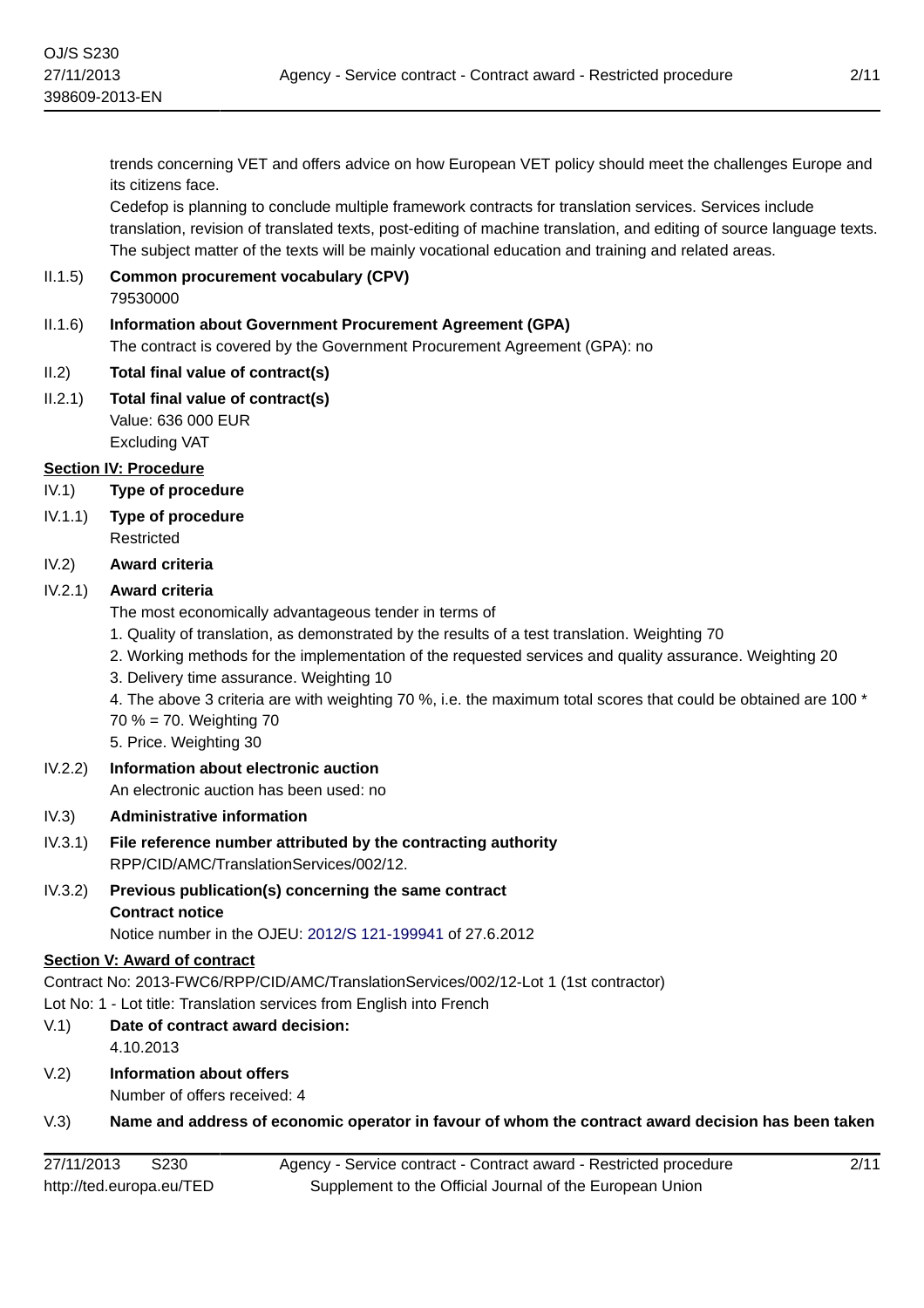| V.4)                                                                                 | Germaine Saint-Avit<br>Lotissement Cassagne<br>31350 Charlas<br><b>FRANCE</b><br>E-mail: claudecharlas@wanadoo.fr<br>Telephone: +33 561886528<br>Information on value of contract<br>Total final value of the contract:                                                                    |
|--------------------------------------------------------------------------------------|--------------------------------------------------------------------------------------------------------------------------------------------------------------------------------------------------------------------------------------------------------------------------------------------|
|                                                                                      | Value: 242 000 EUR<br><b>Excluding VAT</b><br>If annual or monthly value:<br>Number of months: 48                                                                                                                                                                                          |
| V.5)                                                                                 | Information about subcontracting<br>The contract is likely to be sub-contracted: no                                                                                                                                                                                                        |
| V.1)                                                                                 | Contract No: 2013-FWC7/RPP/CID/AMC/TranslationServices/002/12-Lot 1 (2nd contractor)<br>Lot No: 1 - Lot title: Translation services from English into French<br>Date of contract award decision:<br>4.10.2013                                                                              |
| V.2)                                                                                 | Information about offers<br>Number of offers received: 4                                                                                                                                                                                                                                   |
| V.3)                                                                                 | Name and address of economic operator in favour of whom the contract award decision has been taken<br>Max Guggenheim<br>Nollendorfstr. 25<br>10777 Berlin<br><b>GERMANY</b><br>E-mail: info@guggenheim.de<br>Telephone: +49 302123599                                                      |
| V.4)                                                                                 | Information on value of contract                                                                                                                                                                                                                                                           |
| V.5)                                                                                 | Information about subcontracting<br>The contract is likely to be sub-contracted: no                                                                                                                                                                                                        |
| Contract No: 2013-FWC8/RPP/CID/AMC/TranslationServices/002/12-Lot 1 (3rd contractor) |                                                                                                                                                                                                                                                                                            |
| V.1)                                                                                 | Lot No: 1 - Lot title: Translation services from English into French<br>Date of contract award decision:<br>4.10.2013                                                                                                                                                                      |
| V.2)                                                                                 | <b>Information about offers</b><br>Number of offers received: 4                                                                                                                                                                                                                            |
| V.3)                                                                                 | Name and address of economic operator in favour of whom the contract award decision has been taken<br>Language Technology Centre Limited (LTC)<br>5-7 Kingston Hill<br>KT2 7PW Kingston upon Thames<br><b>UNITED KINGDOM</b><br>E-mail: info@ltcinnovates.com<br>Telephone: +44 2085492359 |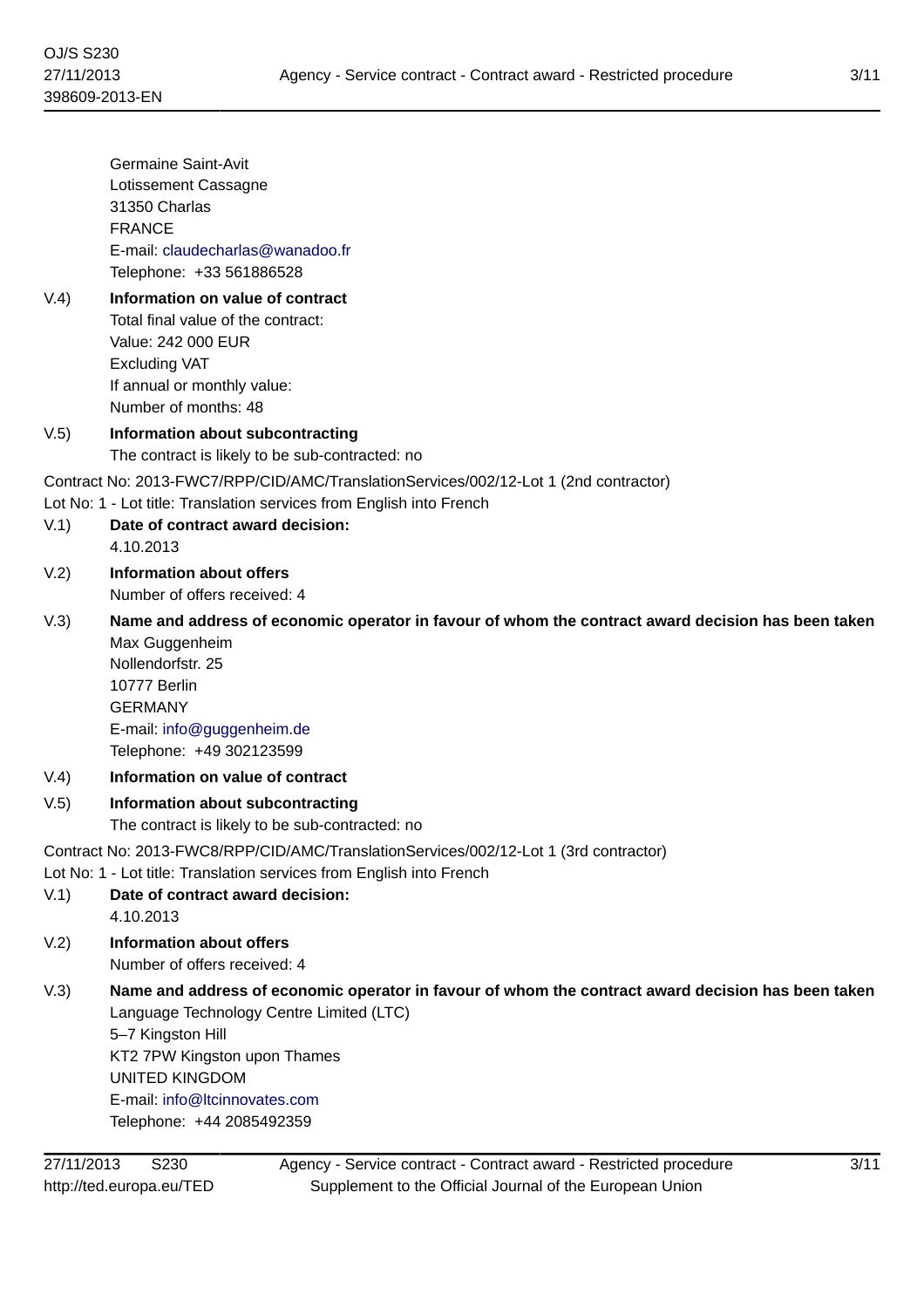| V.4) | Information on value of contract                                                                         |
|------|----------------------------------------------------------------------------------------------------------|
| V.5) | Information about subcontracting                                                                         |
|      | The contract is likely to be sub-contracted: yes                                                         |
|      | Value or proportion of the contract likely to be sub-contracted to third parties:<br>Not known           |
|      | Contract No: 2013-FWC9/RPP/CID/AMC/TranslationServices/002/12-Lot 2 (1st contractor)                     |
|      | Lot No: 2 - Lot title: Translation services from English into German                                     |
| V.1) | Date of contract award decision:                                                                         |
|      | 4.10.2013                                                                                                |
| V.2) | <b>Information about offers</b>                                                                          |
|      | Number of offers received: 10                                                                            |
| V.3) | Name and address of economic operator in favour of whom the contract award decision has been taken       |
|      | Linda Gränz<br>Niederfeldstraße 84                                                                       |
|      | 68199 Mannheim                                                                                           |
|      | <b>GERMANY</b>                                                                                           |
|      | E-mail: lindagraenz@arcor.de                                                                             |
|      | Telephone: +49 62143025702                                                                               |
| V.4) | Information on value of contract                                                                         |
|      | Total final value of the contract:                                                                       |
|      | Value: 272 000 EUR                                                                                       |
|      | <b>Excluding VAT</b><br>If annual or monthly value:                                                      |
|      | Number of months: 48                                                                                     |
| V.5) | Information about subcontracting                                                                         |
|      | The contract is likely to be sub-contracted: yes                                                         |
|      | Value or proportion of the contract likely to be sub-contracted to third parties:                        |
|      | Not known                                                                                                |
|      | Contract No: 2013-FWC10/RPP/CID/AMC/TranslationServices/002/12-Lot 2 (2nd contractor)                    |
|      | Lot No: 2 - Lot title: Translation services from English into German<br>Date of contract award decision: |
| V(1) | 4.10.2013                                                                                                |
| V.2) | <b>Information about offers</b>                                                                          |
|      | Number of offers received: 10                                                                            |
| V.3) | Name and address of economic operator in favour of whom the contract award decision has been taken       |
|      | Übersetzungsdienst Schweizer & Sperling                                                                  |
|      | Blumenstr, 20                                                                                            |
|      | 69115 Heidelberg<br><b>GERMANY</b>                                                                       |
|      | E-mail: kontakt@schweizer-sperling.eu                                                                    |
|      | Telephone: +49 6221836569                                                                                |
| V.4) | Information on value of contract                                                                         |
| V.5) | Information about subcontracting                                                                         |
|      |                                                                                                          |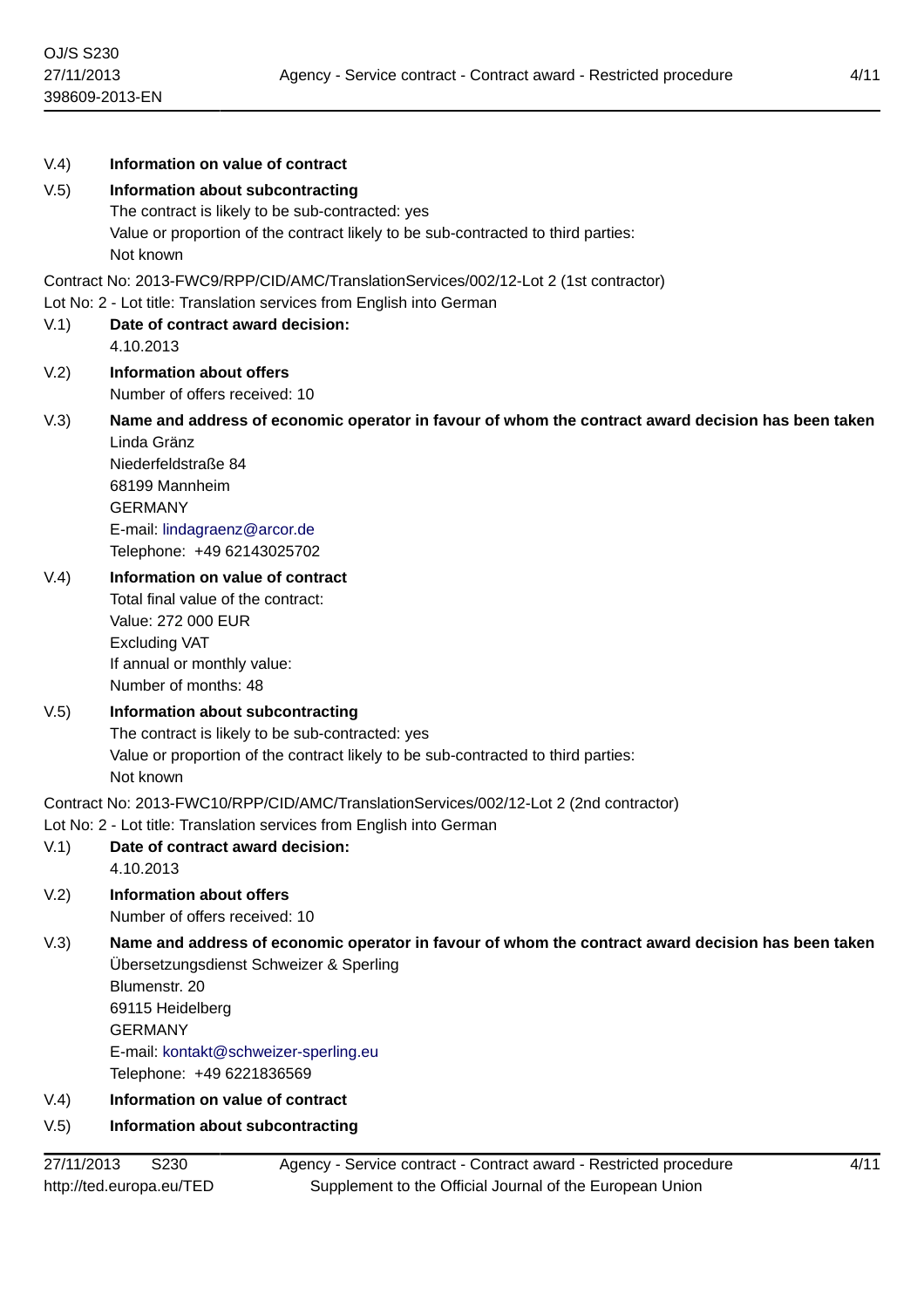$V.2$ 

Number of offers received: 10

- V.3) **Name and address of economic operator in favour of whom the contract award decision has been taken** Stefan Pfeffer (consortium leader) Grossgörschenstr. 8 10827 Berlin GERMANY E-mail: [pfeffer.stefan@gmx.de](mailto:pfeffer.stefan@gmx.de) Telephone: +49 3080908858
- V.4) **Information on value of contract**
- V.5) **Information about subcontracting** The contract is likely to be sub-contracted: no

Contract No: 2013-FWC12/RPP/CID/AMC/TranslationServices/002/12-Lot 2 (4th contractor)

- Lot No: 2 Lot title: Translation services from English into German
- V.1) **Date of contract award decision:** 4.10.2013
- V.2) **Information about offers** Number of offers received: 10
- V.3) **Name and address of economic operator in favour of whom the contract award decision has been taken** Gertrud Elisabeth Fischer Hohenfriedbergstraße 11a 10829 Berlin GERMANY E-mail: [g.fischer@stalkerzone.net](mailto:g.fischer@stalkerzone.net)

Telephone: +49 3078954519

- V.4) **Information on value of contract**
- V.5) **Information about subcontracting**

The contract is likely to be sub-contracted: no

Contract No: 2013-FWC13/RPP/CID/AMC/TranslationServices/002/12-Lot 2 (5th contractor)

Lot No: 2 - Lot title: Translation services from English into German

- V.1) **Date of contract award decision:** 4.10.2013
- V.2) **Information about offers** Number of offers received: 10
- V.3) **Name and address of economic operator in favour of whom the contract award decision has been taken** TTS Technik Text Service Veil + Partner GbR

| 27/11/2013<br>S <sub>230</sub> | Agency - Service contract - Contract award - Restricted procedure |
|--------------------------------|-------------------------------------------------------------------|
| http://ted.europa.eu/TED       | Supplement to the Official Journal of the European Union          |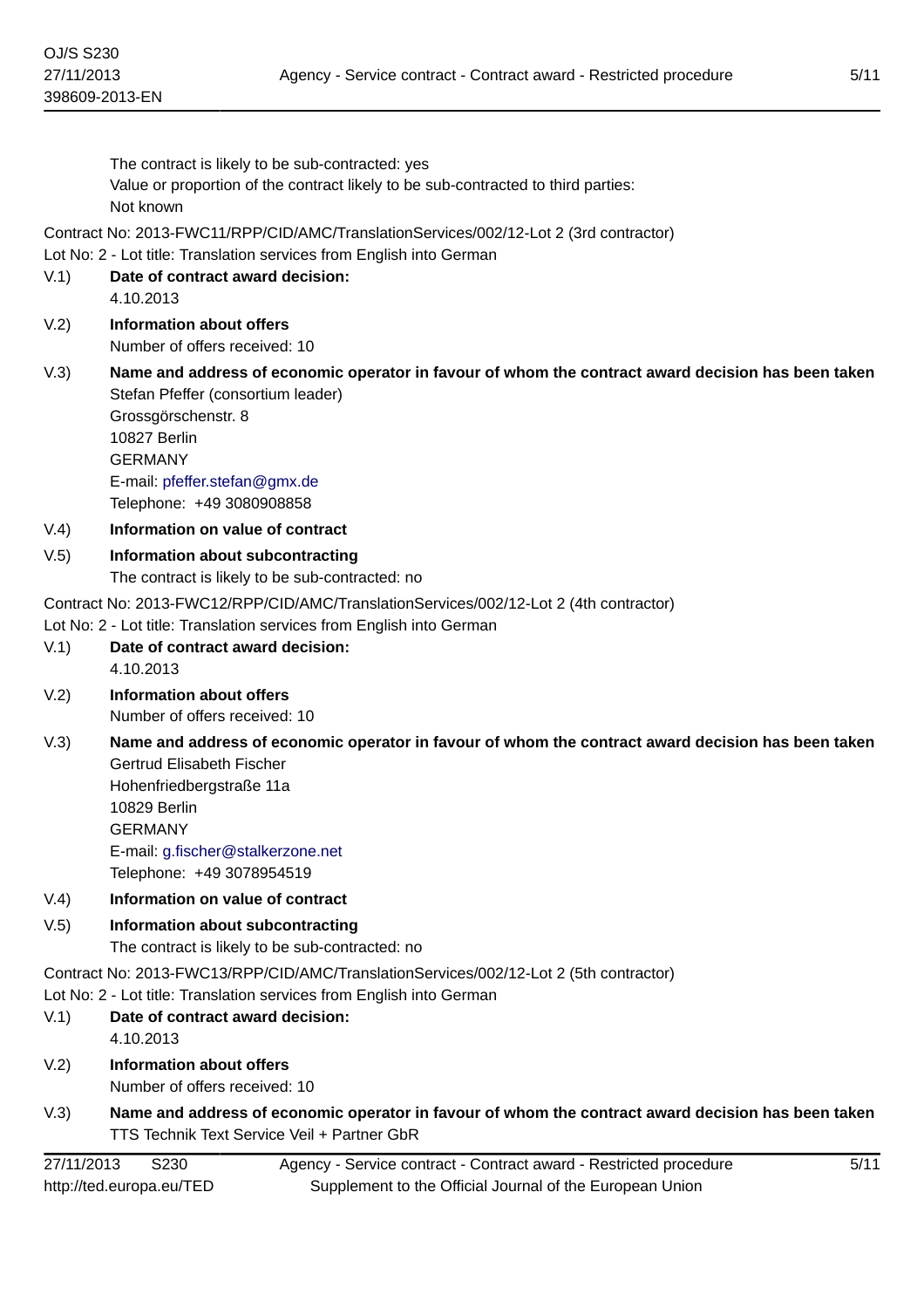Nöllenstr. 11 70195 Stuttgart GERMANY E-mail: [tts@ttsveil.com](mailto:tts@ttsveil.com) Telephone: +49 7116990991

# V.4) **Information on value of contract**

# V.5) **Information about subcontracting**

The contract is likely to be sub-contracted: no

Contract No: 2013-FWC14/RPP/CID/AMC/TranslationServices/002/12-Lot 2 (6th contractor)

Lot No: 2 - Lot title: Translation services from English into German

- V.1) **Date of contract award decision:** 4.10.2013
- V.2) **Information about offers**

Number of offers received: 10

V.3) **Name and address of economic operator in favour of whom the contract award decision has been taken** Bettina von Winterfeld

Kleinschmidtstr. 9 69115 Heidelberg GERMANY E-mail: [mail@winterfeld-uebersetzung.de](mailto:mail@winterfeld-uebersetzung.de) Telephone: +49 6221168779

#### V.4) **Information on value of contract**

V.5) **Information about subcontracting** The contract is likely to be sub-contracted: yes Value or proportion of the contract likely to be sub-contracted to third parties: Not known

Contract No: 2013-FWC15/RPP/CID/AMC/TranslationServices/002/12-Lot 4 (1st contractor)

#### Lot No: 4 - Lot title: Translation services from English into Greek

- V.1) **Date of contract award decision:** 4.10.2013
- V.2) **Information about offers** Number of offers received: 3

## V.3) **Name and address of economic operator in favour of whom the contract award decision has been taken** Glossima & Wehrheim

K. Karamanli avenue 542 48 Thessaloniki GREECE E-mail: [info@glossima.com](mailto:info@glossima.com) Telephone: +30 2310330415

V.4) **Information on value of contract** Total final value of the contract: Value: 34 000 EUR Excluding VAT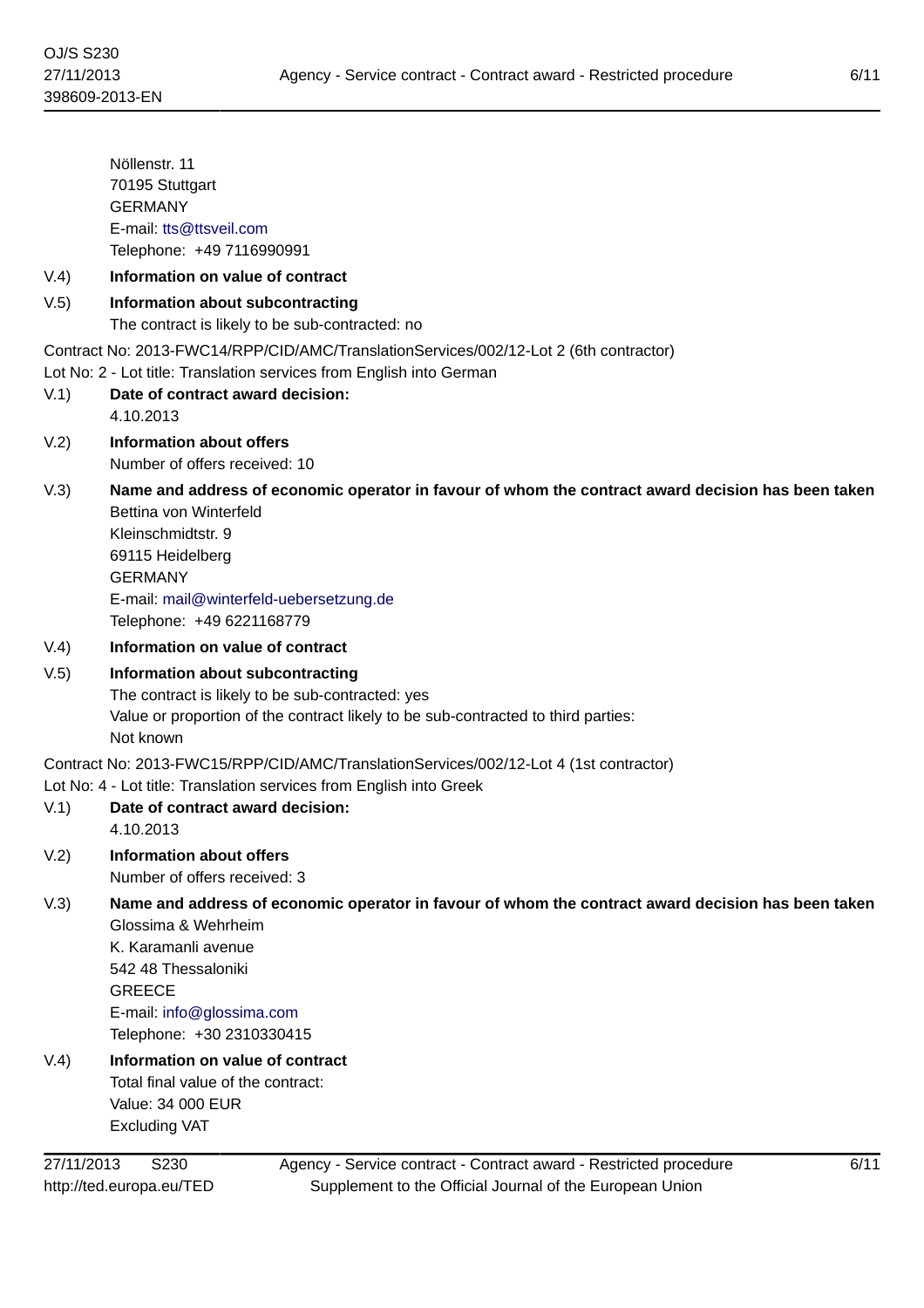If annual or monthly value: Number of months: 48 V.5) **Information about subcontracting** The contract is likely to be sub-contracted: no Contract No: 2013-FWC16/RPP/CID/AMC/TranslationServices/002/12-Lot 4 (2nd contractor) Lot No: 4 - Lot title: Translation services from English into Greek V.1) **Date of contract award decision:** 4.10.2013 V.2) **Information about offers** Number of offers received: 3 V.3) **Name and address of economic operator in favour of whom the contract award decision has been taken** LTES (Language Technology & Education Services) G.K Pini Str. 42 190 03 Markopoulo GREECE E-mail: [info@ltes-global.com](mailto:info@ltes-global.com) Telephone: +30 2299040552 V.4) **Information on value of contract** V.5) **Information about subcontracting** The contract is likely to be sub-contracted: yes Value or proportion of the contract likely to be sub-contracted to third parties: Proportion: 10 % Contract No: 2013-FWC17/RPP/CID/AMC/TranslationServices/002/12-Lot 4 (3rd contractor) Lot No: 4 - Lot title: Translation services from English into Greek V.1) **Date of contract award decision:** 4.10.2013 V.2) **Information about offers** Number of offers received: 3 V.3) **Name and address of economic operator in favour of whom the contract award decision has been taken** Antonios Godis & SIA EE — Lexicon 15km Thessaloniki — N. Moudania 570 01 Thessaloniki **GREECE** E-mail: [info@lexicon.com.gr](mailto:info@lexicon.com.gr) Telephone: +30 2310478280 V.4) **Information on value of contract** V.5) **Information about subcontracting** The contract is likely to be sub-contracted: no Contract No: 2013-FWC18/RPP/CID/AMC/TranslationServices/002/12-Lot 5 (1st contractor) Lot No: 5 - Lot title: Translation services from English into Italian V.1) **Date of contract award decision:**

4.10.2013

# V.2) **Information about offers**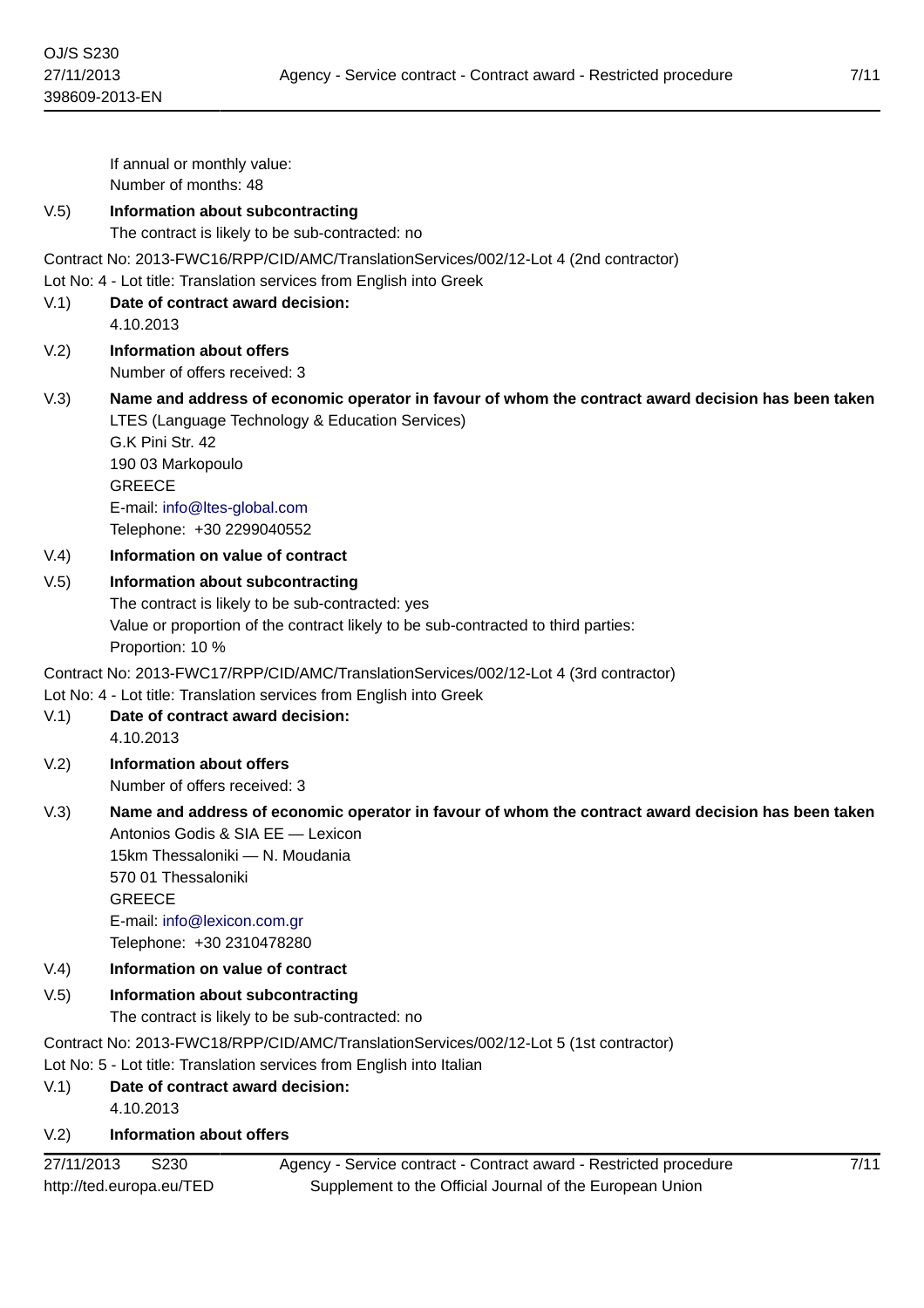Number of offers received: 2

#### V.3) **Name and address of economic operator in favour of whom the contract award decision has been taken** Interlanguage Translation Ltd (part of ILT Group)

59 Hillfield Road NW6 1QD London UNITED KINGDOM E-mail: [manuela@iltgroup.eu](mailto:manuela@iltgroup.eu) Telephone: +44 2033842458

## V.4) **Information on value of contract** Total final value of the contract: Value: 21 000 EUR Excluding VAT

If annual or monthly value: Number of months: 48

# V.5) **Information about subcontracting**

The contract is likely to be sub-contracted: yes Value or proportion of the contract likely to be sub-contracted to third parties: Not known

Contract No: 2013-FWC19/RPP/CID/AMC/TranslationServices/002/12-Lot 6 (1st contractor)

Lot No: 6 - Lot title: Translation services from English into Portuguese

- V.1) **Date of contract award decision:** 4.10.2013
- V.2) **Information about offers**

Number of offers received: 3

V.3) **Name and address of economic operator in favour of whom the contract award decision has been taken** Traducta — Tradução, Interpretação e Informática, Lda Rua Rodrigo da Fonseca 127 – 1o dto 1070-240 Lisbon PORTUGAL E-mail: [info@traducta.pt](mailto:info@traducta.pt)

Telephone: +351 213883384

#### V.4) **Information on value of contract**

Total final value of the contract: Value: 20 000 EUR Excluding VAT If annual or monthly value: Number of months: 48

#### V.5) **Information about subcontracting**

The contract is likely to be sub-contracted: yes Value or proportion of the contract likely to be sub-contracted to third parties: Not known

Contract No: 2013-FWC20/RPP/CID/AMC/TranslationServices/002/12-Lot 6 (2nd contractor)

Lot No: 6 - Lot title: Translation services from English into Portuguese

# V.1) **Date of contract award decision:**

| 27/11/2013               | S <sub>230</sub> | Agency - Service contract - Contract award - Restricted procedure |
|--------------------------|------------------|-------------------------------------------------------------------|
| http://ted.europa.eu/TED |                  | Supplement to the Official Journal of the European Union          |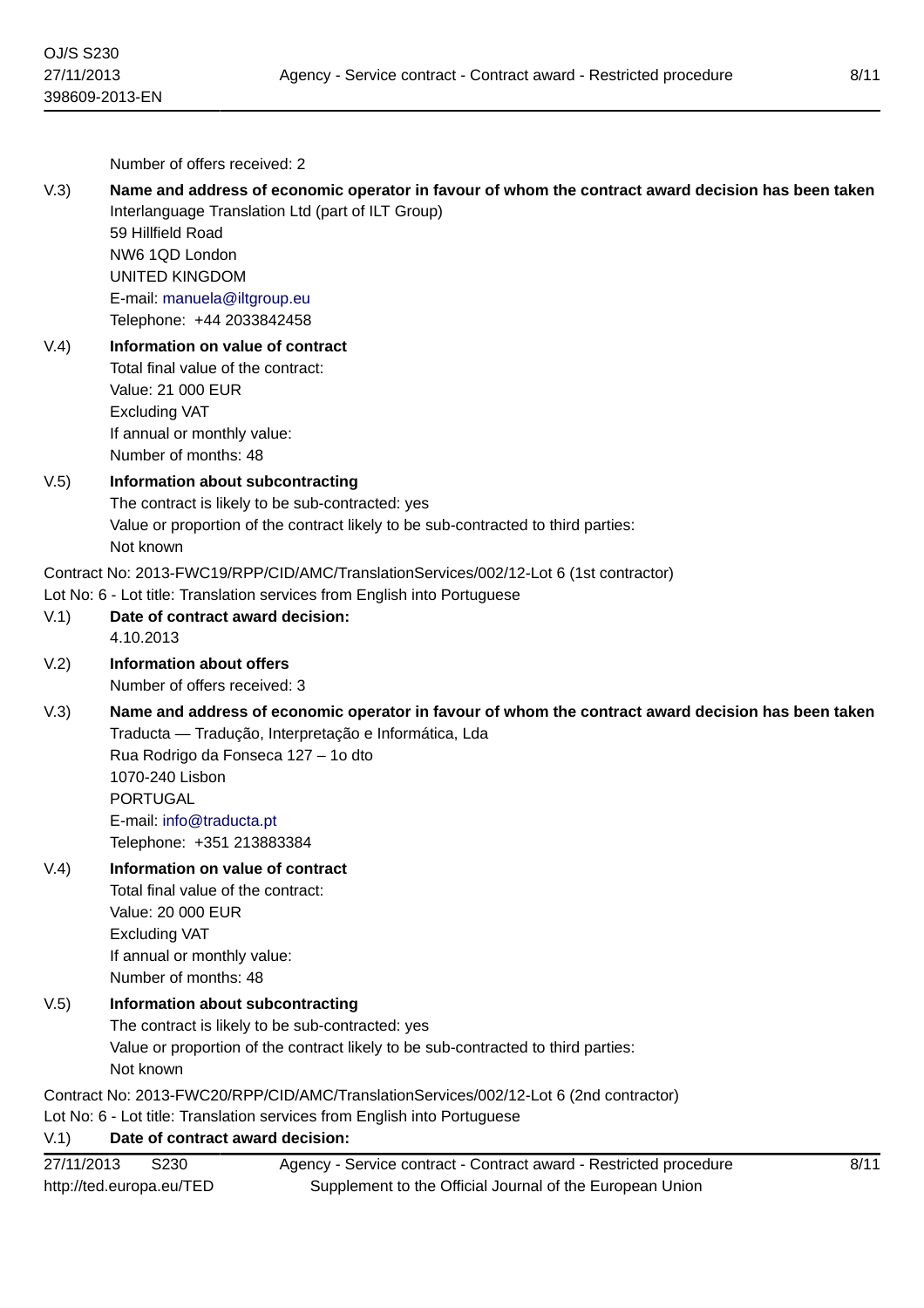# 4.10.2013 V.2) **Information about offers** Number of offers received: 3 V.3) **Name and address of economic operator in favour of whom the contract award decision has been taken** G.I.T. — Gabinete de Interpretação e Tradução, Lda (consortium leader) Bairro das Flores 25 7500-130 Vila Nova de Santo André PORTUGAL E-mail: [joao-sargaco@git.pt](mailto:joao-sargaco@git.pt) Telephone: +351 969020737 V.4) **Information on value of contract** V.5) **Information about subcontracting** The contract is likely to be sub-contracted: no Contract No: 2013-FWC21/RPP/CID/AMC/TranslationServices/002/12-Lot 7 (1st contractor) Lot No: 7 - Lot title: Translation services from Greek into English V.1) **Date of contract award decision:** 4.10.2013 V.2) **Information about offers** Number of offers received: 2 V.3) **Name and address of economic operator in favour of whom the contract award decision has been taken** Glossima & Wehrheim K. Karamanli avenue 182 542 48 Thessaloniki GREECE E-mail: [info@glossima.com](mailto:info@glossima.com) Telephone: +30 2310330415 V.4) **Information on value of contract** Total final value of the contract: Value: 34 000 EUR Excluding VAT If annual or monthly value: Number of months: 48 V.5) **Information about subcontracting** The contract is likely to be sub-contracted: yes Value or proportion of the contract likely to be sub-contracted to third parties: Not known Contract No: 2013-FWC22/RPP/CID/AMC/TranslationServices/002/12-Lot 7 (2nd contractor) Lot No: 7 - Lot title: Translation services from Greek into English V.1) **Date of contract award decision:** 4.10.2013 V.2) **Information about offers** Number of offers received: 2 V.3) **Name and address of economic operator in favour of whom the contract award decision has been taken**

| 27/11/2013<br>S230       | Agency - Service contract - Contract award - Restricted procedure |
|--------------------------|-------------------------------------------------------------------|
| http://ted.europa.eu/TED | Supplement to the Official Journal of the European Union          |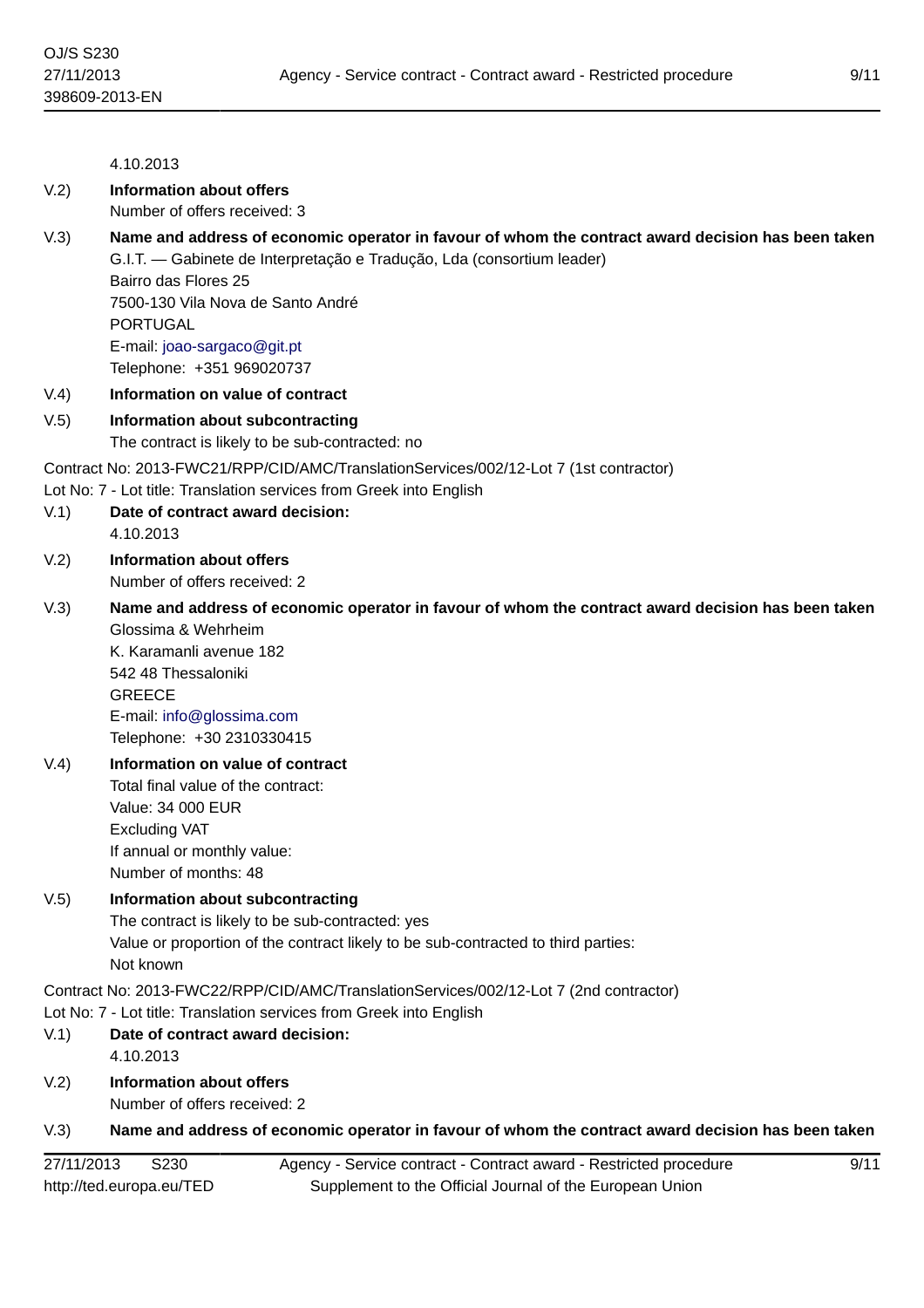LTES (Language Technology & Education Services) G.K Pini Str. 42 190 03 Markopoulo GREECE E-mail: [info@ltes-global.com](mailto:info@ltes-global.com) Telephone: +30 2299040552

## V.4) **Information on value of contract**

## V.5) **Information about subcontracting**

The contract is likely to be sub-contracted: no

Contract No: 2013-FWC23/RPP/CID/AMC/TranslationServices/002/12-Lot 8 (1st contractor)

Lot No: 8 - Lot title: Translation services from French and German into English

- V.1) **Date of contract award decision:** 4.10.2013
- V.2) **Information about offers** Number of offers received: 2
- V.3) **Name and address of economic operator in favour of whom the contract award decision has been taken** Language Technology Centre Limited (LTC)

5–7 Kingston Hill KT2 7PW Kingston upon Thames UNITED KINGDOM E-mail: [manuela@iltgroup.eu](mailto:manuela@iltgroup.eu) Telephone: +44 2085492359

# V.4) **Information on value of contract**

Total final value of the contract: Value: 13 000 EUR Excluding VAT If annual or monthly value: Number of months: 48

#### V.5) **Information about subcontracting**

The contract is likely to be sub-contracted: yes Value or proportion of the contract likely to be sub-contracted to third parties: Not known

Contract No: 2013-FWC24/RPP/CID/AMC/TranslationServices/002/12-Lot 8 (2nd contractor)

Lot No: 8 - Lot title: Translation services from French and German into English

- V.1) **Date of contract award decision:** 4.10.2013
- V.2) **Information about offers** Number of offers received: 2
- V.3) **Name and address of economic operator in favour of whom the contract award decision has been taken** Titelbild Subtitling and Translation GmbH Katharinenstr. 18 10711 Berlin

GERMANY